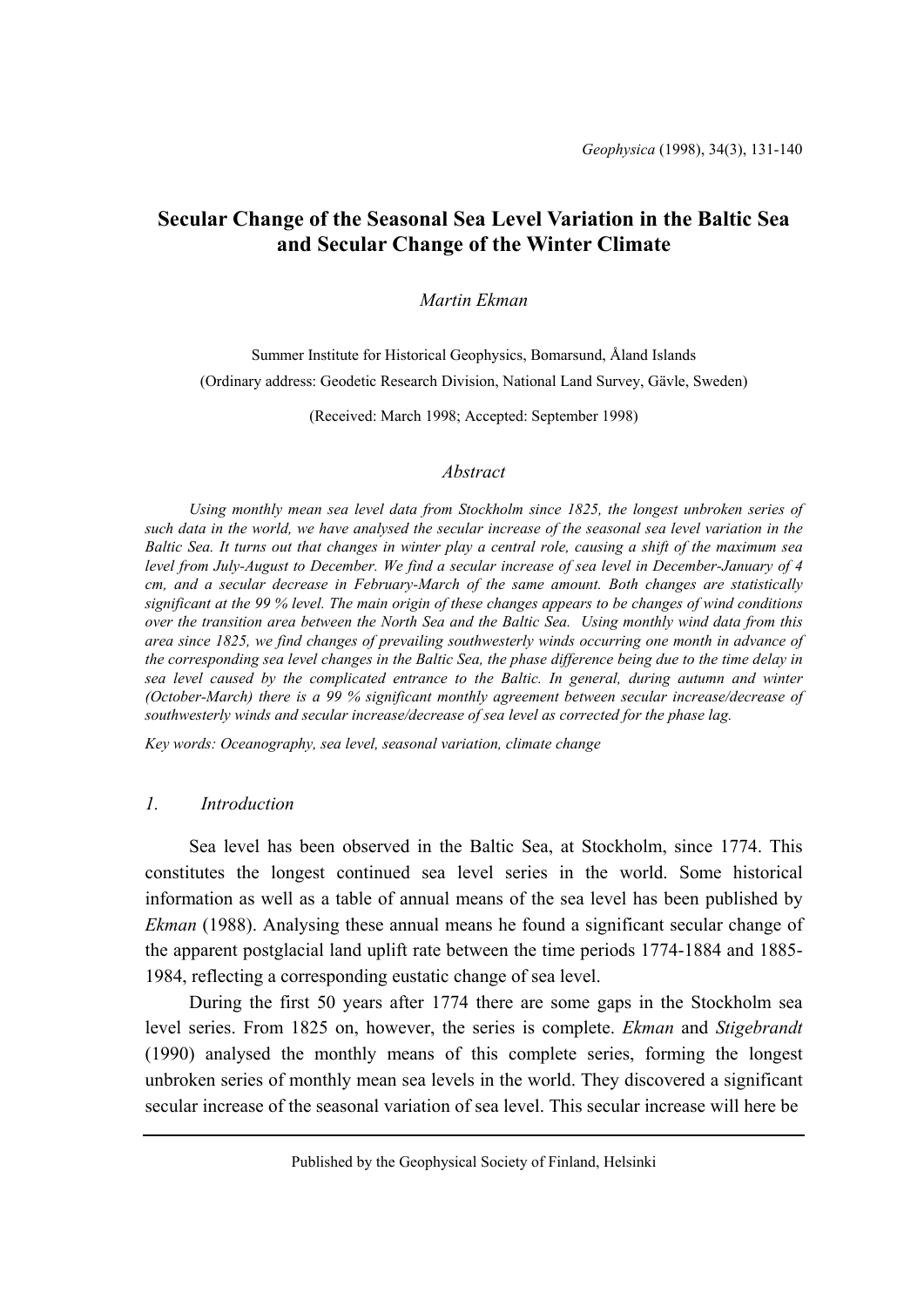studied in more detail in order to try to understand what has happened during the last two centuries, and to some extent also why. *Ekman* and *Stigebrandt* (1990) also discovered a secular increase of the 14-month sea level variation, hitherto mostly known as the "pole tide"; this will only be dealt with very briefly here.

#### *2. General characteristics of sea level variations in the Baltic Sea*

The seasonal sea level variation can be decomposed into an annual variation and a semi-annual one. Both these variations as well as the 14-month variation, and also irregular long-term variations, show a common geographical pattern in the Baltic Sea area, indicating a common origin, most probably wind stress (*Ekman*, 1996; see also *Tsimplis* and *Woodworth*, 1994, and *Tsimplis et al.*, 1994).

The general behaviour of sea level variations in the Baltic Sea has been investigated by *Samuelsson* and *Stigebrandt* (1996) and *Carlsson* (1998). They found that variations on a time scale less than one month are mainly internally driven variations, with maxima in the far north and the far south, and a minimum (nodal line) close to Stockholm in the central part of the Baltic. They also found that variations on a time scale exceeding one month are mainly externally driven variations, with a maximum in the north and a minimum at the Baltic entrance. These long-term variations originate from the North Sea and are, predominantly, governed by the wind situation over the transition area between the North Sea and the Baltic Sea, i.e. over the Baltic entrance (*Matthäus* and *Schinke*, 1994; see also *Ekman*, 1997). For periods around one month, variations of the air pressure over Kattegat may also contribute substantially (*Stigebrandt*, 1990).

What has been said above has important implications for the analysis and interpretation of the long Stockholm series of monthly and annual mean sea levels. First, Stockholm is an ideally situated station for investigating long-term sea level changes, these being quite large here in combination with the short-term variations being especially small. Second, such long-term changes recorded at Stockholm represent, to a very large extent, the long-term behaviour of the entire Baltic Sea, and also the adjacent part of the North Sea.

Applying this to the secular increase of the seasonal variation, as well as of the 14-month variation, as revealed from the Stockholm data by *Ekman* and *Stigebrandt* (1990), it is clear that these secular increases are valid for the whole Baltic Sea area and should be caused mainly by corresponding secular increases of the wind variations over the Baltic entrance. In a shorter time perspective, covering the present century and concentrating on the last decades, such a coupling between sea level change and atmospheric change has recently been confirmed using sea level and atmosphere data from the whole of northwestern Europe, by *Plag* and *Tsimplis* (1998).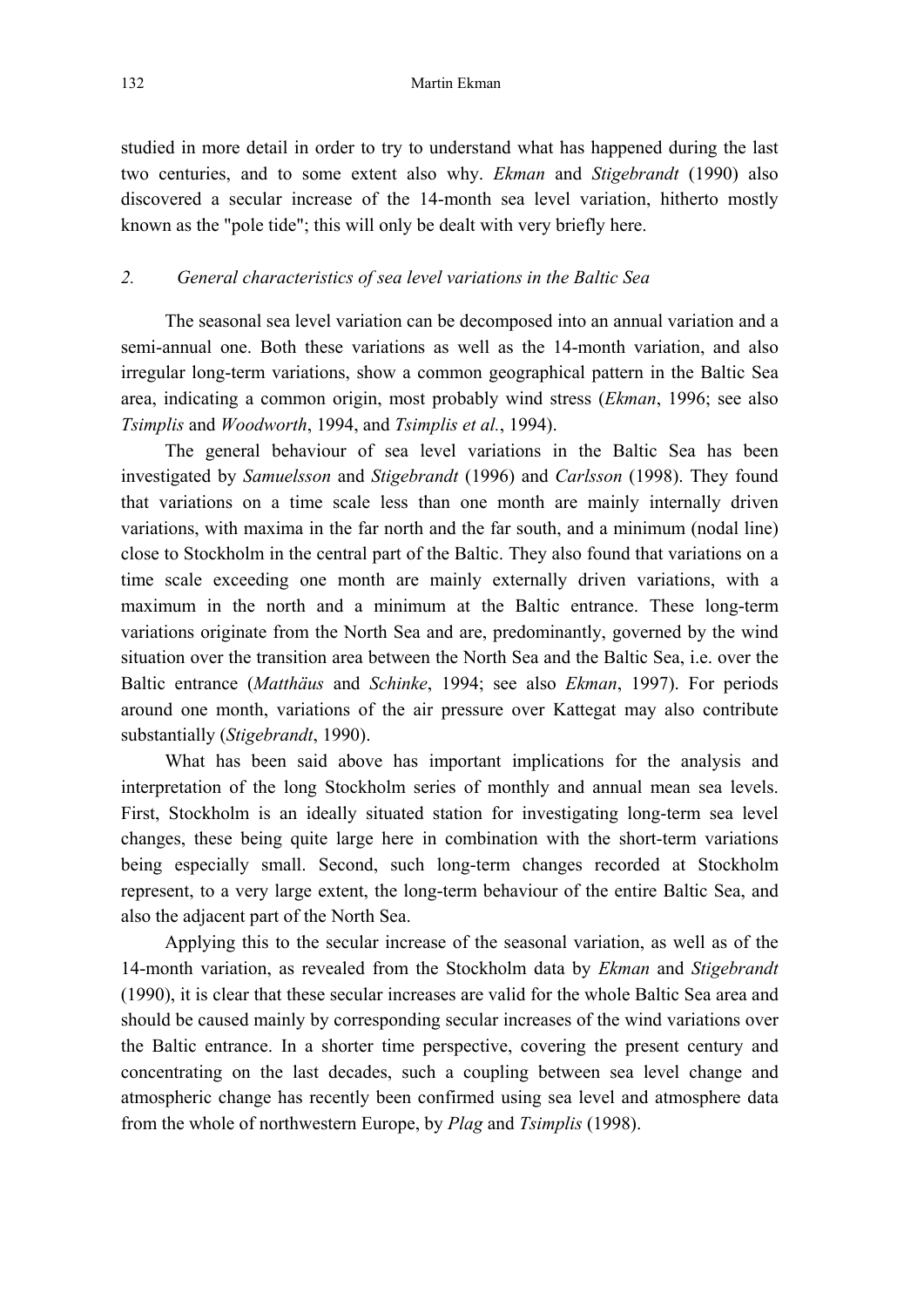## *3. Secular change of the seasonal sea level variation, especially in winter*

The annual and semi-annual components of the seasonal sea level variation in the central Baltic Sea have amplitudes close to 10 cm and 4 cm, respectively (e.g. *Woodworth*, 1984). The total variation has its maximum in autumn and its minimum in spring. The secular increase applies only to the annual component, i.e. the main one, according to *Ekman* and *Stigebrandt* (1990). Applying Fourier analysis to the two 80 year time periods 1825-1904 and 1905-1984 they obtained an increase of the amplitude from 8 cm to 10 cm. Furthermore, applying Fourier analysis to each of the eight 20 year-periods contained in the whole time span 1825-1984, they obtained a statistically significant increase of the amplitude from 7 cm in the early 1800s to about 11 cm in the late 1900s.

In order to get a deeper insight into this process we now compute the seasonal variation "month by month" for the same time periods as above. This simply means that, for each time period, we calculate the average of all January mean sea levels, the average of all February mean sea levels etc. Then we express these monthly averages as deviations from the corresponding average of all annual means, thereby eliminating general sea level trends (like postglacial rebound and eustatic sea level rise). The results are quite interesting.

Let us first study the two 80-year-periods, see Table 1. We observe here that the most important changes have occurred during winter, leading to a shift of the maximum from July-August to December. The minimum in April-May is hardly affected. Especially we note the quite considerable increase of the sea level in December-January (+ 4 cm) and the quite considerable decrease of sea level in February-March (- 4 cm).

| Years                                     |  |  |                                           |  | J F M A M J J A S O            |             | N D           |  |
|-------------------------------------------|--|--|-------------------------------------------|--|--------------------------------|-------------|---------------|--|
| $1825-1904$ 2 1 -7 -12 -12 -4 6 6 5 4 5 5 |  |  |                                           |  |                                |             |               |  |
| 1905-1984                                 |  |  | $5 \t -3 \t -12 \t -10 \t -12 \t -4 \t 5$ |  | $6\quad$                       | $6 \quad 5$ | $\mathcal{L}$ |  |
| Change                                    |  |  |                                           |  | $-4$ $-5$ 2 0 0 $-1$ 0 1 1 0 4 |             |               |  |

Table 1. Seasonal sea level variation, expressed as monthly mean sea levels (cm).

Let us now turn to the eight 20-year-periods, making it possible to study the changes in the winter months December-March closer; see Table 2. We find that both the increase of sea level in December-January and the decrease in February-March are of a trend-like character, see also Figure 1. Our data show an increase of the combined December-January sea level from about 3 cm in the early 1800s to nearly 10 cm in the late 1900s, and an equally large decrease of the combined February-March sea level during the same two centuries.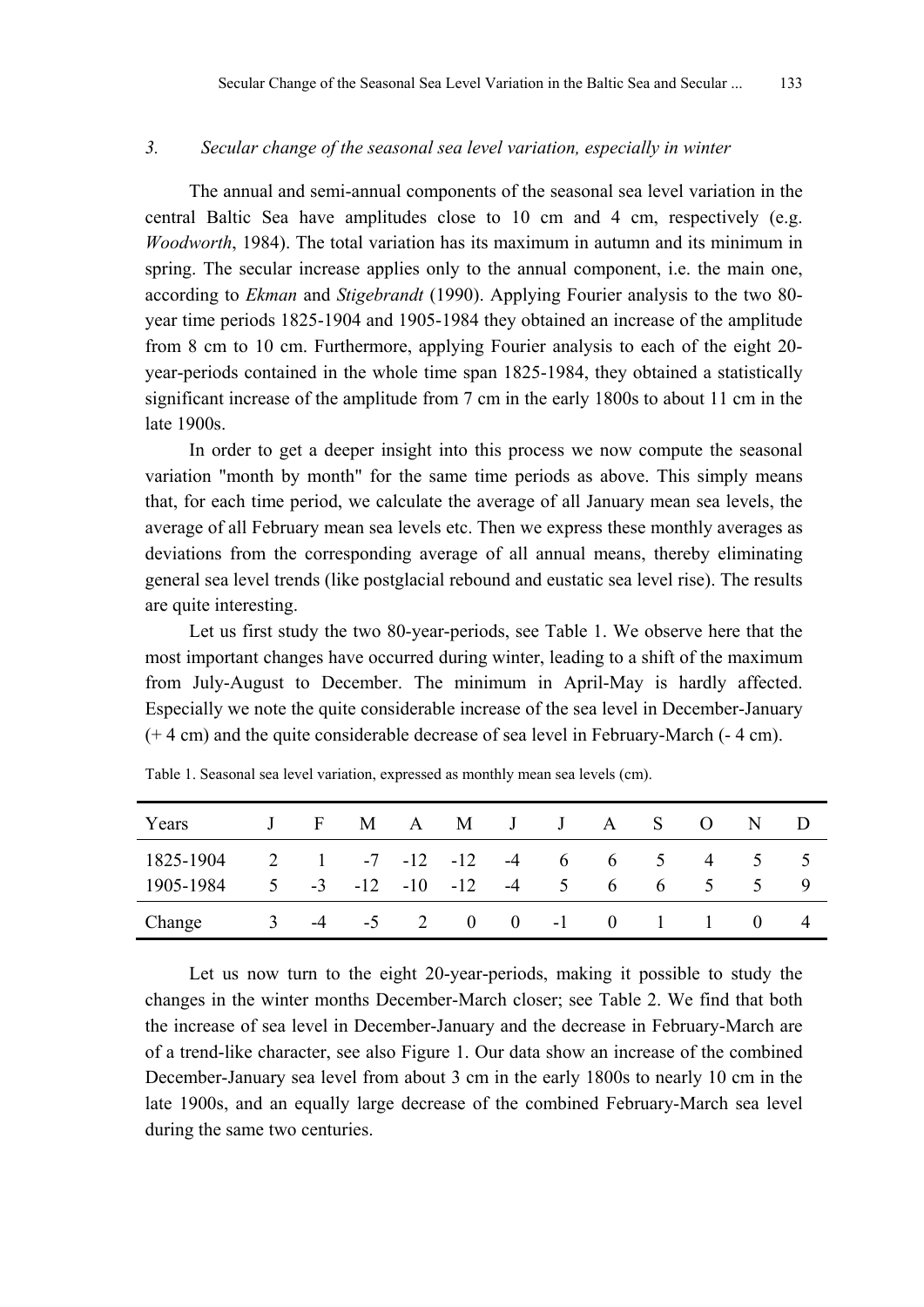

Fig. 1. Mean sea levels (cm) in December-January (x) and February-March (o) for the eight 20-yearperiods according to Table 2.

Table 2. Mean sea levels in December-January and February-March, respectively (cm).

| Years     | D-J  | F-M     |
|-----------|------|---------|
| 1825-1844 | 2.5  | $-4.0$  |
| 1845-1864 | 2.5  | 0.0     |
| 1865-1884 | 45   | $-4.5$  |
| 1885-1904 | 45   | $-4.5$  |
| 1905-1924 | 70   | $-3.5$  |
| 1925-1944 | 40   | $-7.5$  |
| 1945-1964 | 70   | $-9.0$  |
| 1965-1984 | 10.5 | $-10.0$ |

Applying regression analysis to the data of Table 2/Figure 1 we find a December-January sea level increase of

 $\dot{H}$  = 4.7  $\pm$  1.2 cm/century

A t-test with 6 degrees of freedom shows that this is statistically significant at the 99 % level. In the same way we find a February-March sea level decrease of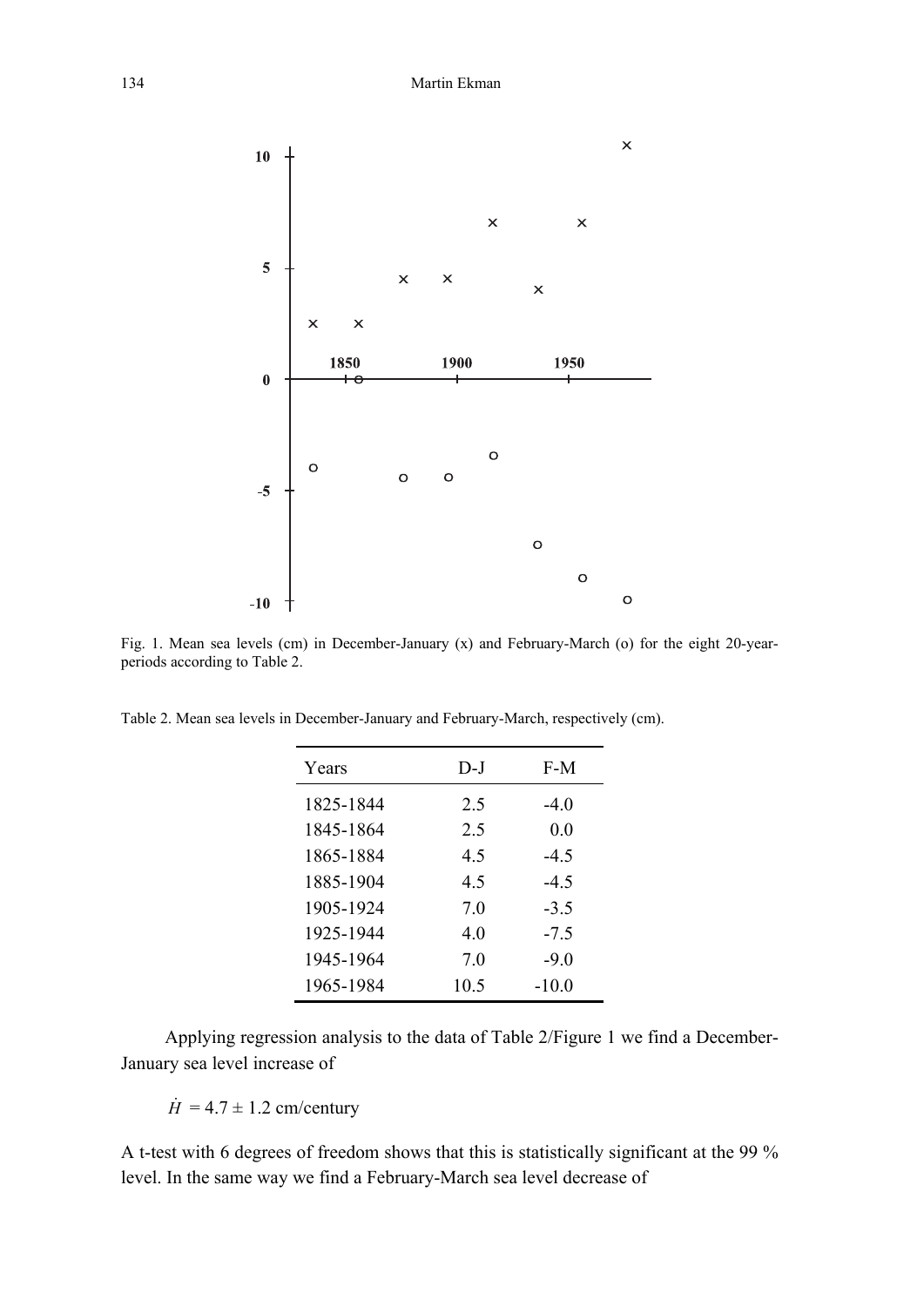$\dot{H}$  = - 5.7 ±1.5 cm/century

which is also statistically significant at the 99 % level.

The central role played by the winter season here is in some accordance with the sea level variability being larger during winter (e.g. *Samuelsson* and *Stigebrandt*, 1996) and the fact that extreme monthly mean sea levels are concentrated to winter (*Ekman*, 1996a).

#### *4. Secular change of the dominant wind direction, especially in winter*

We now want to investigate whether there has occurred any secular change of the wind situation over the Baltic entrance that may explain the secular increase of the seasonal sea level variation. Because of what we have found in the preceding section we should primarily expect changes of winds during winter.

In order to perform this investigation we need a wind series equally long as the sea level one, preferably located close to the Baltic entrance. Fortunately, such a series is available. This is the wind record of Lund, in southernmost Sweden, dating back to 1741. It has recently been compiled and published by *Jönsson* (1998), in the form of seasonal and annual mean winds.

The wind is given as a vector, with a direction and a magnitude. The direction  $\alpha$ is the azimuth, counted from north towards east - south - west, of the dominating wind. The magnitude *s* is a number between 0 and 1, 1 corresponding to all winds coming from the dominating direction, 0 corresponding to the lack of such a direction. Over the Baltic area there is a tendency to a bi-directional wind situation, with one primary maximum and one secondary maximum in the wind direction; we will use the primary maximum only.

The long-term sea level in the Baltic Sea is high when there are prevailing winds around southwest,  $\alpha \approx 235^{\circ}$ , and low when there are prevailing winds around northeast,  $\alpha \approx 65^{\circ}$ , with a dominance corresponding to  $s \approx 0.5$  or larger *(Ekman*, 1997). We therefore proceed in the following way. For each of the 20-year-periods in section 3 we count the number of January months etc. with dominating winds between south and west, i.e.  $180^{\circ} < \alpha < 270^{\circ}$  and  $s > 0.5$ , as well as the number of January months etc. with dominating winds between north and east, i.e.  $0 < \alpha < 90^{\circ}$  and  $s > 0.5$ . Then we take the difference *w* between these two numbers, and look for possible secular changes in *w* for the various months.

To start with, we study the seasonal variation of the wind difference number for the two 80-year-periods, see Table 3. The general agreement with the seasonal variation of sea level in Table 1 is obvious, partly with a sea level phase lag of one month to be commented upon later. We note, however, that sea level seems to react less to the wind difference number in summer than in autumn and winter. This is due to the fact that winds usually are considerably stronger in autumn and winter, and wind stress is proportional to the square of the wind velocity (*Carlsson*, 1998). The sea level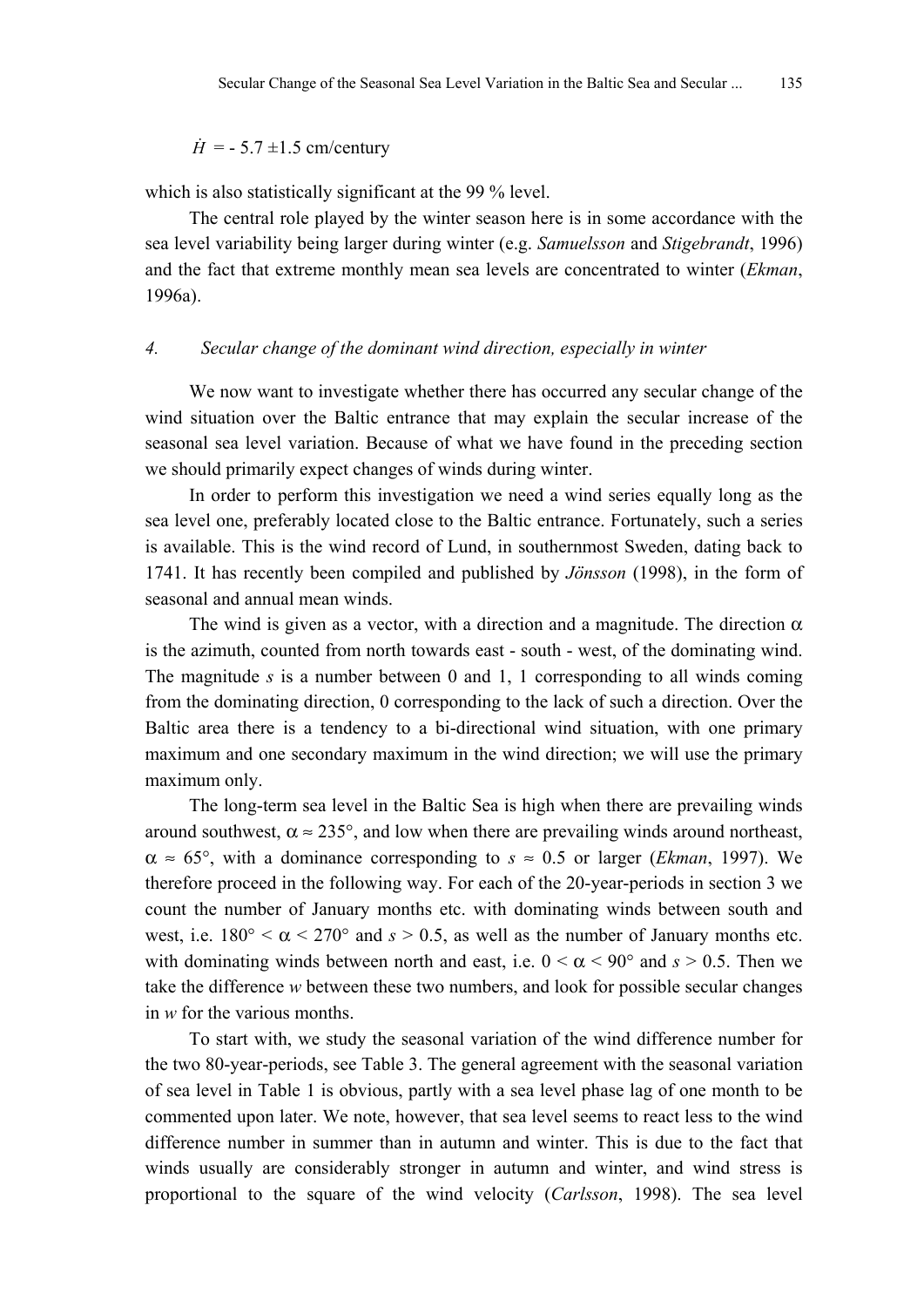minimum in spring is more pronounced than the wind difference minimum; this is probably due to the fact that water density effects caused by temperature and salinity also have their minimum at that time of the year. For the reasons mentioned, we henceforth concentrate on the six autumn and winter months (October-March).

| Years                                     |  | J F M A M J J A S O N D |  |  |  |  |  |
|-------------------------------------------|--|-------------------------|--|--|--|--|--|
| 1825-1904 8 5 0 -3 1 7 18 21 13 7 3 6     |  |                         |  |  |  |  |  |
| 1905-1984 11 5 6 5 4 15 21 17 21 10 12 11 |  |                         |  |  |  |  |  |

Table 3. Seasonal wind variation, expressed as monthly wind difference numbers.

Before proceeding, we should check if there is a general "background" trend in the wind difference number. Such a trend might be anticipated since *Jönsson* and *Fortuniak* (1995) have found a general decrease in northeasterly winds from the total set of the Lund wind data, compensated by an increase in southeasterly and southwesterly winds. The check shows that a trend is clearly visible, see Table 4 summing results from the six autumn and winter months. We find a general increase of persistent southwesterly winds, such winds being particularly common after 1885. (We may note that this coincides in time with the onset of the present global warming and eustatic sea level rise, but the relationship here is uncertain.) Applying linear regression to these data and dividing by 6, we obtain an average monthly secular increase of the wind difference number for October-March of

 $\mathbf{w} = 1.6 \pm 0.55$  wind units/century

which is significant at the 97 % level. This general trend should be eliminated to find "residual" secular changes for individual months.

Table 4. Wind difference number, sum of autumn and winter months (October-March).

| Years     | O-M |
|-----------|-----|
| 1825-1844 | 4   |
| 1845-1864 | 3   |
| 1865-1884 | 6   |
| 1885-1904 | 16  |
| 1905-1924 | 16  |
| 1925-1944 | 10  |
| 1945-1964 | 11  |
| 1965-1984 | 20  |

We are now ready to deal with the changes of the wind difference number (reduced for the general trend) between the two 80-year-periods; see Table 5.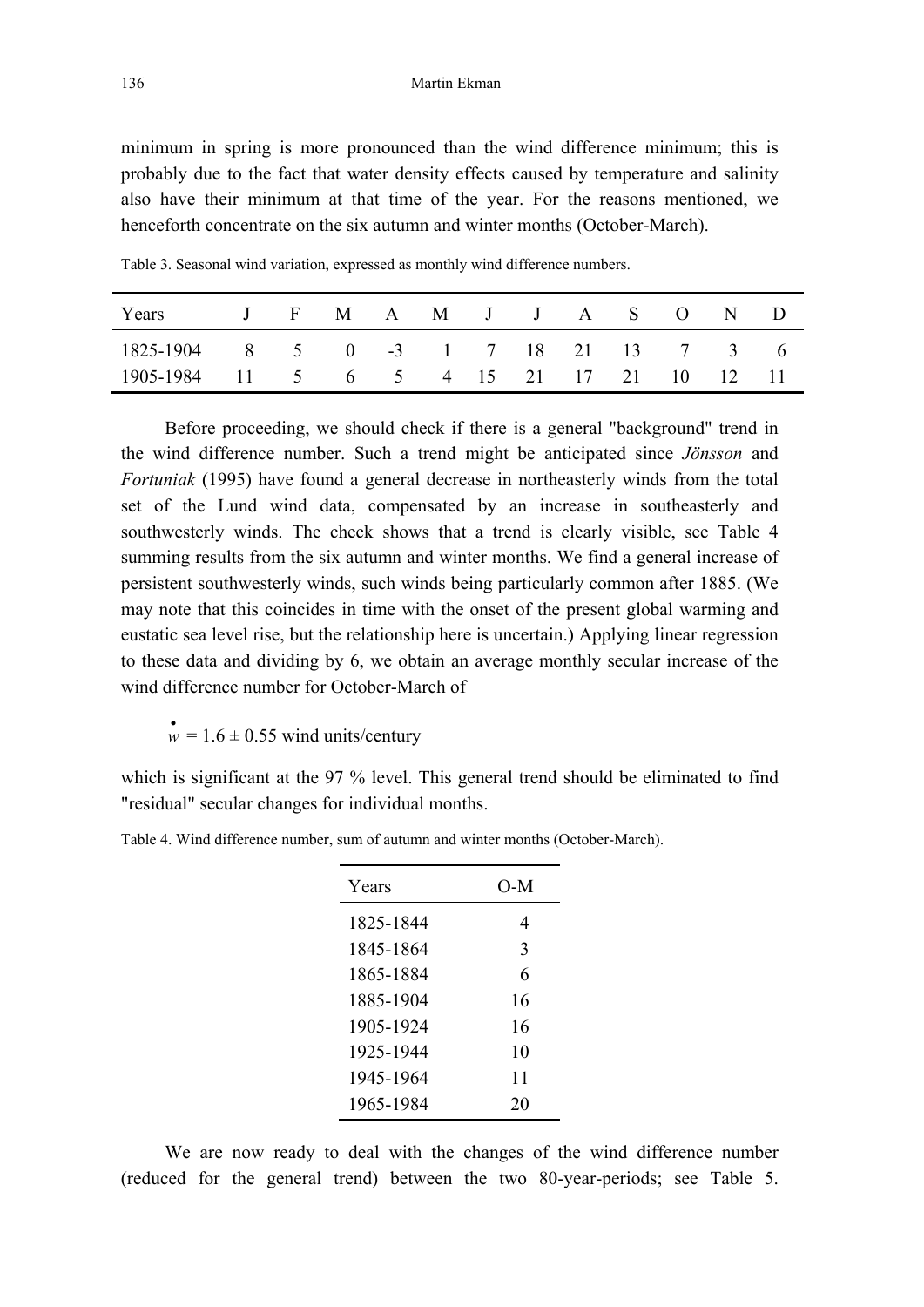Comparing Table 5 and Table 1 we observe that wind changes seem to be followed by changes of sea level one month later. Therefore, at the bottom of Table 5 we have included the sea level changes from Table 1, but here taking into account the sea level phase lag of one month; this phase lag will be explained below. From Table 5 we now find that changes of the wind difference number correspond excellently to changes of the sea level. Taking the phase shift into consideration,  $5 \frac{1}{2}$  of the 6 months ( $\frac{1}{2}$ ) because of a zero value) exhibit the same sign for the changes in wind and in sea level. Performing a linear regression of the sea level change with respect to the wind change we obtain

 $\Delta H/\Delta w = 1.1 \pm 0.20$  cm/wind unit

A t-test with 4 degrees of freedom tells us that this is significant at the 99 % level. See also Figure 2!



Fig. 2. Changes of monthly wind difference number (dashed line) and monthly mean sea level (continuous line, cm) for October-March, between the two 80-year-periods, according to Table 5. (Sea level phase lag of one month is eliminated.)

Table 5. Monthly wind difference numbers (reduced) for autumn and winter (October-March), as well as a comparison between their changes and corresponding changes of monthly mean sea levels from Table 1 (phase lag of one month eliminated).

| Years           |                   | N             | $\mathbf{D}$  |      | F    | M    |
|-----------------|-------------------|---------------|---------------|------|------|------|
| 1825-1904       |                   |               |               | h    | 3    | $-2$ |
| 1905-1984       | ζ                 | $\mathcal{L}$ | 6             | 4    | $-2$ | - 1  |
| Change          | $-2$              | 4             | $\mathcal{L}$ | $-2$ | -5   |      |
| Change, Table 1 | $\mathbf{\Omega}$ | 4             | ζ             | -4   | -5   |      |

The largest wind changes occur in November-December (increase) and January-February (decrease). To study this closer, one might use again the eight 20-year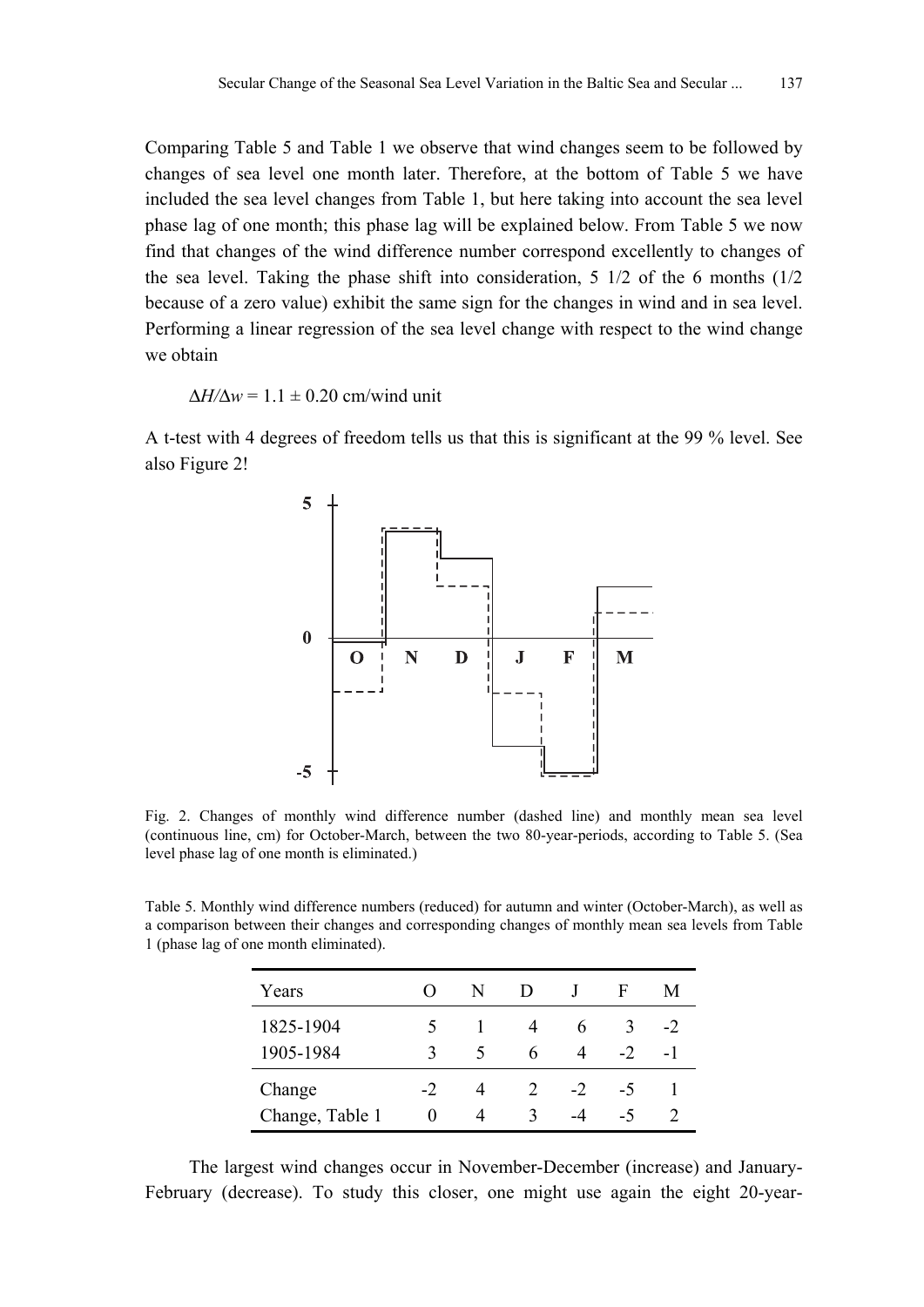periods. However, those results become less conclusive, mainly because the amount of data for each 20-year-period, using only two months, becomes somewhat too small.

Let us finally briefly return to the general trend above, i.e. the general increase of persistent southwesterly winds. This should contribute to a general sea level increase. Applying the ratio 1.1 cm/wind unit, found from the study of the individual months, to the general wind trend of 1.6 wind units/century, we can estimate this sea level increase to 1-2 cm/century.

## *5. Discussion of results*

As mentioned earlier, southwesterly winds of sufficient duration cause a high sea level in the Baltic Sea and the adjacent part of the North Sea. However, it will normally take several weeks until the high North Sea water has been able to enter into the Baltic through the narrow and shallow Danish straits, including Öresund between Denmark and Sweden (*Stigebrandt*, 1984; *Matthäus* and *Schinke*, 1994). Therefore, long-term sea level in the Baltic Sea will appear with a time delay of more than half a month relative to the driving winds over the Baltic entrance (cf. also *Samuelsson* and *Stigebrandt*, 1996).

A secular increase of southwesterly winds in certain months should, consequently, cause a secular increase of the sea level in the Baltic Sea, although probably not in the same months but rather with a phase lag of one month. This is precisely what can be seen in our results above. The sea level changes fit to wind changes one month earlier as shown in Table 5 and Figure 2. Especially, this means that the secular sea level increase in December-January is preceded by a secular southwesterly wind increase in November-December, and the sea level decrease in February-March is preceded by a southwesterly wind decrease in January-February.

We noticed above that when looking in more detail at the wind changes the results become less conclusive. As mentioned this is partly due to the small amounts of data involved then, but we must also bear in mind that our treatment of winds is rather crude (there are e.g. no wind velocities included). Moreover, the neglected atmospheric pressure over Kattegat may contribute. To perform a more detailed investigation one probably would need to take these effects into account.

Based on the results obtained above we can now explain some unexplained effects seen in the sea level records used in two recent studies of vertical crustal movements. *Liebsch* (1997), analyzing the sea level series of Wismar and Warnemünde at the German Baltic coast, commencing about 1855, finds a season-dependent sea level trend with the maximum trend in December and the minimum trend in March. *Schmidt* (1998), analyzing the sea level series of Esbjerg at the Danish North Sea coast, commencing about 1890, finds a similar effect, with maximum in November and minimum in February. Both these observations reflect (the later part of) the secular change of the seasonal sea level variation described in *Ekman* and *Stigebrandt* (1990)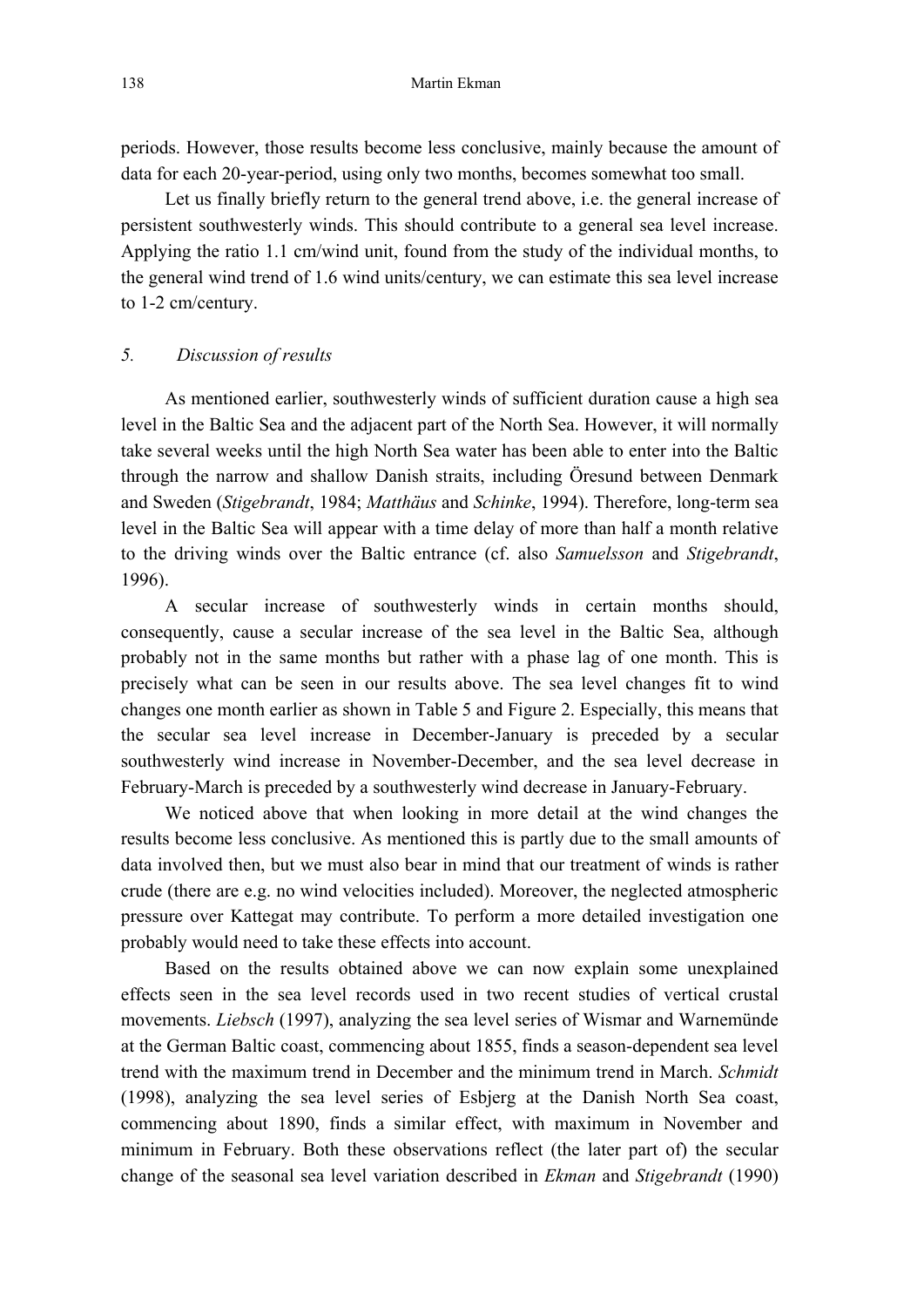as well as above, and can be nicely explained by the secular change of the prevailing southwesterly winds; see Table 5 and Figure 2. It should be noted that the one-monthdifference between Esbjerg at the North Sea and Wismar-Warnemünde at the Baltic Sea is in good agreement with the phase lag discussed above.

#### *6. Conclusions*

The secular increase of the seasonal sea level variation in the Baltic Sea during the last two centuries is mainly due to secular changes in winter, causing a shift of the maximum sea level from July-August to December. We have found a significant secular increase of sea level in December-January and a significant secular decrease in February-March. The main origin of these appears to be changes of wind conditions over the transition area between the North Sea and the Baltic Sea, occurring one month in advance of the corresponding sea level change in the Baltic Sea. The phase difference is due to the time delay in sea level caused by the complicated entrance to the Baltic. During the six autumn and winter months (October-March) there is a significant monthly agreement between secular increase/decrease of southwesterly winds and secular increase/decrease of sea level as corrected for the phase lag. Finally, there is also a smaller but significant general "background" increase of southwesterly winds; this should cause a small corresponding increase of sea level.

#### *Acknowledgements*

I thank Peter Jönsson and Marie Ekström at the University of Lund for providing the monthly wind data.

#### *References*

- Carlsson, M., 1998. A coupled three-basin sea level model for the Baltic Sea. *Continental Shelf Research*, **18**, 1015-1038.
- Ekman, M., 1988. The world's longest continued series of sea level observations*. Pure and Applied Geophysics*, **127**, 73-77.
- Ekman, M., 1996. A common pattern for interannual and periodical sea level variations in the Baltic Sea and adjacent waters. *Geophysica*, **32**, 261-272.
- Ekman, M., 1996a. Extreme annual means in the Baltic Sea level during 200 years. *Small Publications in Historical Geophysics*, **2**, 15 pp.
- Ekman, M., 1997. Anomalous winter climate coupled to extreme annual means in the Baltic Sea level during the last 200 years*. Small Publications in Historical Geophysics*, **3**, 14 pp.
- Ekman, M. and A. Stigebrandt, 1990. Secular change of the seasonal variation in sea level and of the pole tide in the Baltic Sea. *Journal of Geophysical Research*, **95** C, 5379-5383.